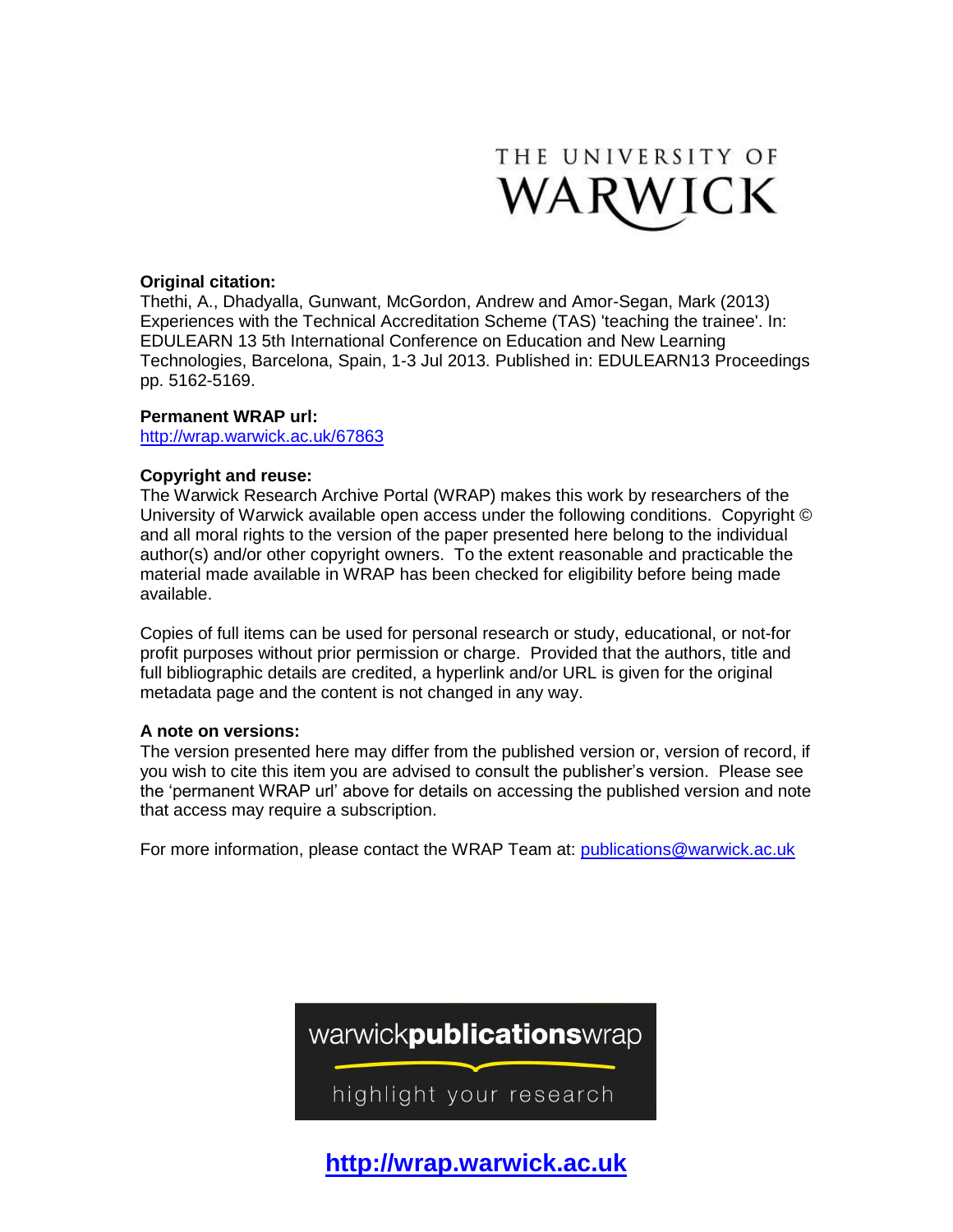# **EXPERIENCES WITH THE TECHNICAL ACCREDITATION SCHEME (TAS) - "TEACHING THE TRAINEE"**

## **A. Thethi, G. Dhadyalla, Dr. A. McGordon, M Amor-Segan**

*University of Warwick (UNITED KINGDOM) a.j.s.thethi@warwick.ac.uk, g.dhadyalla@warwick.ac.uk, a.mcgordon@warwick.ac.uk, mark.amor-segan@warwick.ac.uk*

## **Abstract**

There is a gap in hybrid vehicle, automotive electrical / electronic and embedded systems expertise in the UK. There is a demand for new and different skills than those traditionally associated with the automotive industry. Traditional models of taught undergraduate programmes with relatively narrow disciplines are deficient as the automotive industry's need is at the boundaries and overlap of traditional disciplines. Recently-qualified engineering graduates need additional specialist training to make a significant input in such areas. Until recently, addressing this gap remained a significant challenge to automotive companies in the UK.

The Technical Accreditation Scheme (TAS) launched in 2010 by Jaguar Land Rover (JLR) in partnership with leading UK Universities provides the platform to deliver high impact, relevant, specialised, state-of-the-art solutions to bridge this gap. Success lies in the integration of personal experience and knowledge of Subject Matter Experts (SMEs) with relevant theory ensuring both academic outcomes and real-world needs for usable skills are addressed. This is done with the backdrop of a number of challenges ranging from the experience and background of cohorts, understanding the level of pre-requisite learning required and balancing the teaching versus training paradigm. Nevertheless, there has been universal positive feedback from participants and sponsors for the TAS modules delivered by WMG at the University of Warwick.

The success of the scheme has led to it being opened up to the UK manufacturing and engineering supply chain employers through the Advanced Skills Accreditation Scheme (ASAS). In addition, make a significant long term impact means providing access to non-traditional disciplines earlier through schools and colleges. The WMG Academy for Young Engineers at the University of Warwick will achieve this through a new state-of-the-art school providing young people interested in engineering access to realising their ambitions.

Keywords: Technical Accreditation Scheme, Jaguar Land Rover, WMG, Automotive, Skills-gap, Higher Education.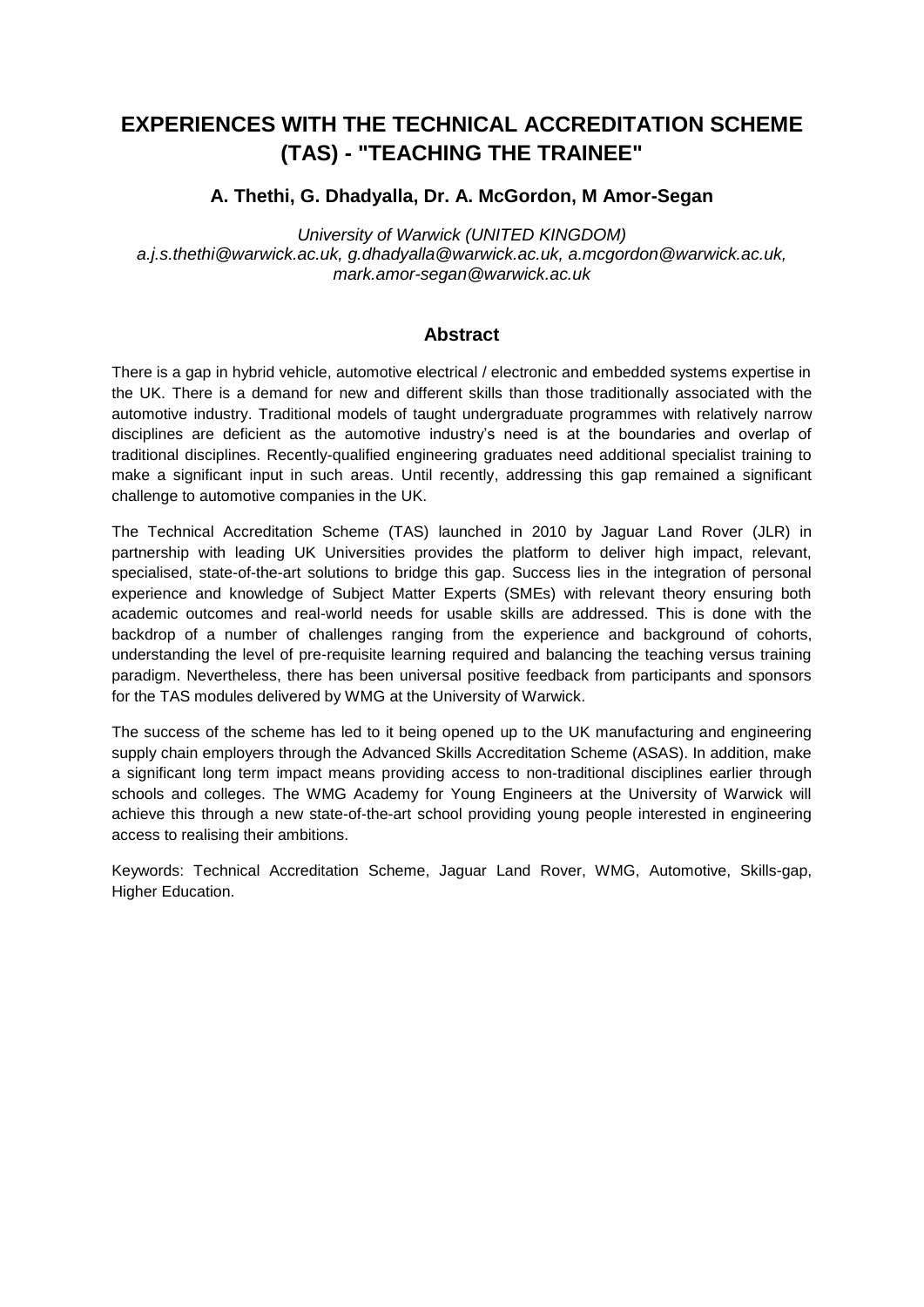## **1. INTRODUCTION**

The automotive sector is a vital part of the UK economy with a £50 billion turnover and £10 billion value added to the economy. Representing the interests of the UK automotive industry at home and abroad, the Society of Motor Manufacturers and Traders (SMMT) has outlined the following key challenges for the industry in relation to engineering skills (Commons, 2012):

- High-quality engineering skills are critical to the sector's competitiveness and growth.
- The industry employs a workforce with a range of levels of skills and supports widespread upskilling to meet present and future needs.
- A shortage of engineering skills is present in the UK, automotive supply-chain companies find recruitment of engineers particularly challenging.
- Engineering graduates often lack the practical "hands-on" engineering skills applicable in a working environment.

The success of the automotive industry in the UK is heavily dependent on having access to a large, highly-skilled, and flexible talent pool that can cater for a diverse array of complex manufacturing processes. In addition, the fast pace of technological development within the automotive sector, particular in the area of low carbon vehicle technologies and electronic & software systems, requires a constantly evolving skills base in order for the UK to remain internationally competitive.

At present the engineering skills base in the UK does not meet industry needs, creating a real barrier to growth in the sector. 24% of companies that the sector skills council for Science Engineering and Manufacturing Technologies (SEMTA) engages with recorded skills gaps in 2009, (SEMTA, 2010) and over 60% of employers in the science, engineering and IT sectors have difficulty recruiting individuals with Science, Technology, Engineering and Mathematics (STEM) skills.

More attention is needed to ensure that engineering students are equipped with skill-sets that are directly applicable for UK businesses. Anecdotal evidence has illustrated that this issue is most widespread amongst engineering graduates, who often do not have hands-on experience with the right technologies/equipment and therefore require additional training (Commons, 2012).

One of the ways in which WMG, at the University of Warwick is meeting this challenge is through the development of the Technical Accreditation Scheme (TAS) with Jaguar Land Rover (JLR).

The drivers for the scheme are to:

- Ensure that existing company staff are taught the state-of-the-art in the most relevant areas
- Improve productivity or ways of working within the business
- Provide a conduit for sharing best practice and sharing lessons learned
- Help create and apply new knowledge (or to exchange subject knowledge) the partnership between WMG and JLR encourages the flow of knowledge (two-way) often at the leading edge of research
- Motivate staff and build relationships; in addition to developing the capability of employees, the scheme is designed to motivate and retain staff within the company

To date 33% of JLR engineers have registered on a TAS module (The Manufacturer, 2013).

## **2. UNIVERSITY / INDUSTRY PARTNERSHIP**

The TAS scheme is underpinned by a strong partnership between WMG and JLR. WMG's collaboration with JLR has grown over a number of years and has resulted in the company relocating their Advanced Research Group in WMG on the University campus. This collaboration is further strengthened by JLR's decision to spend more than £100m on collaborative research programmes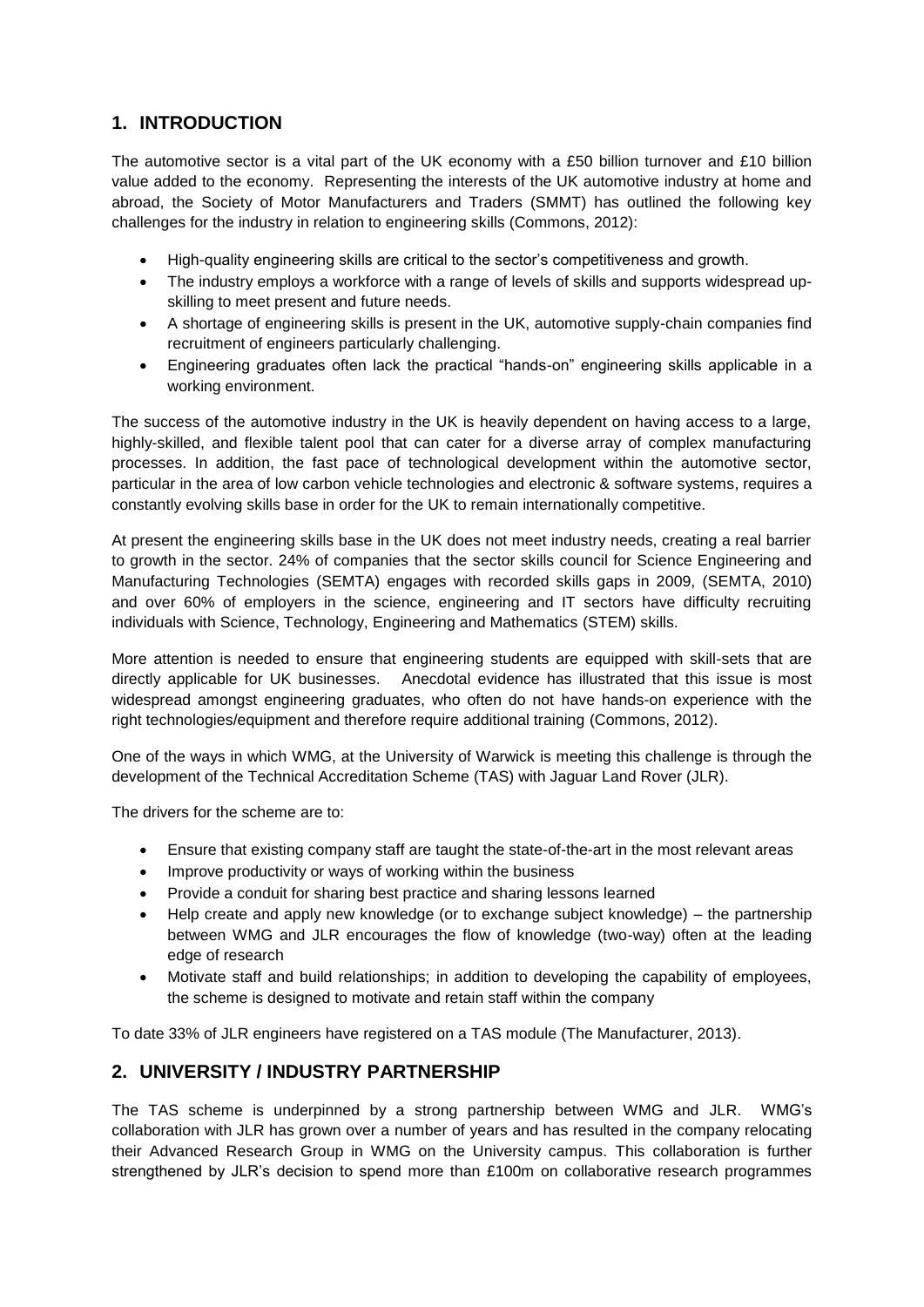with WMG over the next few years. In addition, Tata Motors European Technical Centre (TMETC) is expanding its team of highly skilled engineers who are based in WMG by 40% over the next few years.

WMG is a lead partner in a number of projects that bring together global companies, SMEs and universities. Examples include the completed £29m Low Carbon Vehicle Technology Project and current the High Value Manufacturing (HVM) Catapult Centre. The HVM Catapult's network consists of seven technology and innovation centres, established and overseen by the Technology Strategy Board, with over £200 million of government investment. The Catapult provides UK business with a gateway to access the best manufacturing talent and facilities in the country. WMG's ability to develop and deliver the TAS scheme is predicated on this solid foundation of working with automotive companies on cutting edge research.

## **3. TECHNICAL ACCREDITATION SCHEME**

TAS has been designed in partnership with JLR with the focus on providing employees with the benefit from the latest knowledge to benefit directly their day to day activities. Participants can select from more than 50 course modules covering different advanced skills and technologies such as hybrid technology or sustainable powertrains. These count towards a qualification up to a Master's level degree, (Figure 1).

The scheme is run by WMG at the University of Warwick and delivered through collaboration with a network of leading Universities, with each module delivered by a University chosen for its research expertise for a given topic. The universities participating in the scheme are Bradford, Coventry, Cranfield, Loughborough, Southampton, Warwick and York.

Modules are valued at either 10 or 15 CATS points where 1 CATS point equates to 10 hours of study. All accredited modules have a compulsory Post-Module Assignment (PMA), designed to embed knowledge attained during the taught component of the course. Depending on the number of CATS points accumulated, the student can gain either a Postgraduate Certificate, Postgraduate Diploma or ultimately, an MSc by gaining 180 CATS points (Figure 1).



**Figure 1: Technical Accreditation Scheme Credit / Awards Framework**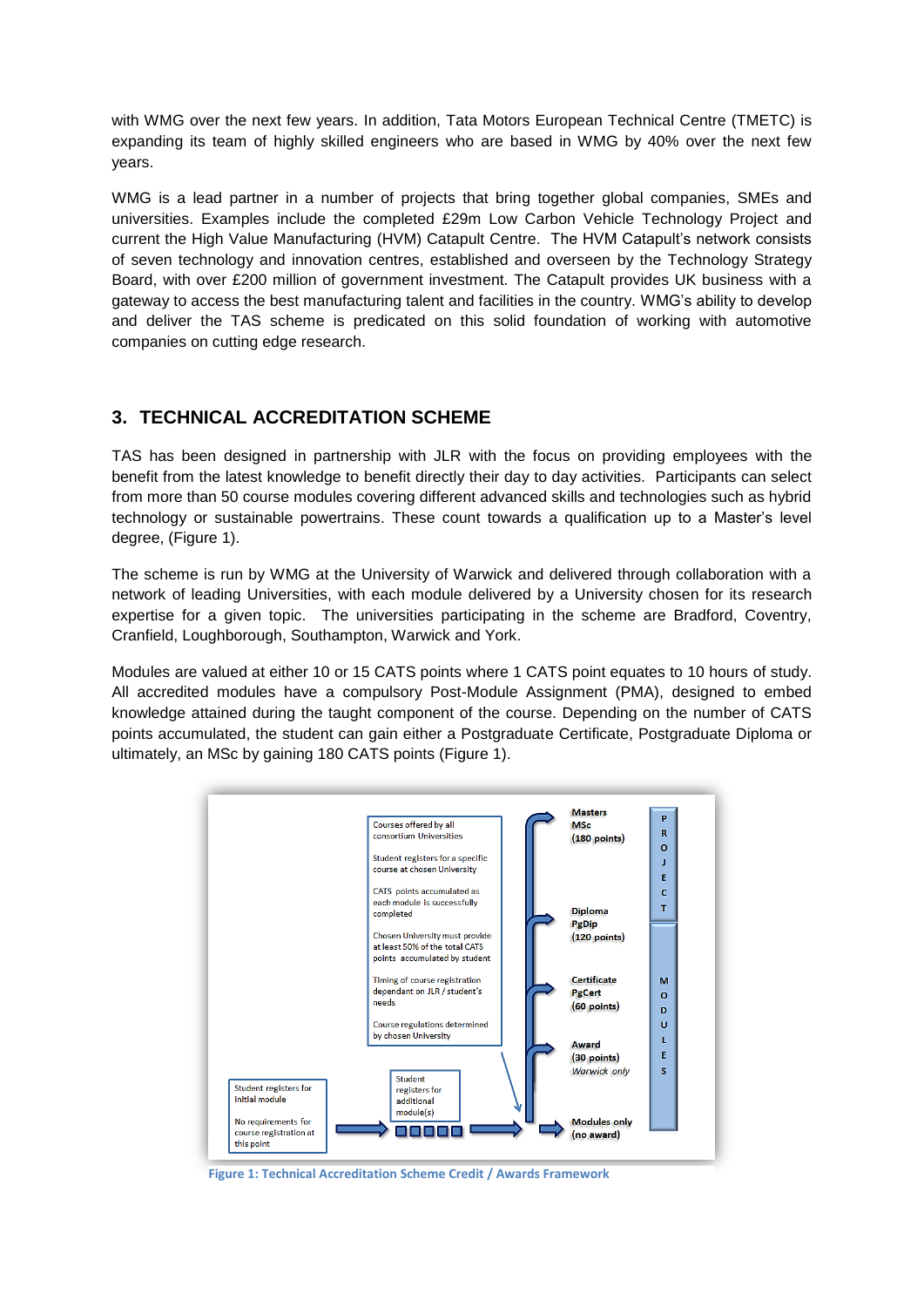In developing the TAS modules, WMG resisted the convenient approach of recycling its conventional postgraduate modules and repackaging them under the TAS badge. Instead, each module has been developed from the ground up, in consultation with technical experts from the automotive industry. Key factors that were taken in to consideration included understanding the critical challenges for the business, the associated gaps in skills / knowledge, and the demographic of engineers affected.

One of the key themes that emerged from the consultation process was the necessity for a blend of theory with practical exercises to embed knowledge. This places a major challenge on the method of delivery and also the demands in terms of the facilities, rooms, equipment and the personnel needed to deliver a high quality course. However, the results have been very positive with the learner feedback indicating this aspect as a particular strength of WMG modules.

Over the past three years the range of modules, provided by the Embedded Systems and Hybrids groups at WMG has evolved to include the following:

- Advanced Test Techniques for Electrical Systems and Software
- Automotive Networks
- Automotive Diagnostics
- Hybrid Vehicles: Hybrid System Technologies
- Hybrid Vehicles: Practical Component Testing
- Robust Automotive Electronics
- Robust Automotive Software
- Systems Modelling and Simulation

The campus-based modules are delivered in five consecutive whole days. Group size is limited to a maximum of twenty students and the session length varies. The theoretical underpinning knowledge is taught using a variety of teaching styles designed to encourage questioning, debate and discussion. Learning is reinforced using syndicate classroom-based exercises and/or or a practical, hands-on tasks.

## **4. ISSUES AFFECTING TEACHING**

Delivering TAS modules has posed a number of challenges. These can be seen from a learner's or a teacher's perspective.

#### **4.1. Learner-related issues**

One of the strengths of the TAS scheme is that the modules are intended to be accessible to any eligible delegate regardless of prior knowledge. However, the diverse range of skills and experiences that the learners arrive with does pose a challenge for the teaching team. For example, many of the individuals attending the electrical engineering courses tend to be non-electrical engineers. As their role within the company has changed or as technology has evolved, these delegates are driven to attend the courses in an effort to strengthen their knowledge in the area of automotive electronics. Unlike, other conventional postgraduate modules, TAS modules have no formal entry requirements.

In order to reduce the impact of this issue delegates are required to complete a learner profile sheet which outlines each delegate's prior knowledge against each of the subject areas, and return it to WMG before the course starts. This information is used in a number of ways which includes: formulating 'well balanced' syndicate groups, identifying delegates with a lack of prior knowledge or those with extensive knowledge so the lesson plans can be adapted to ensure effective engagement for all throughout the course.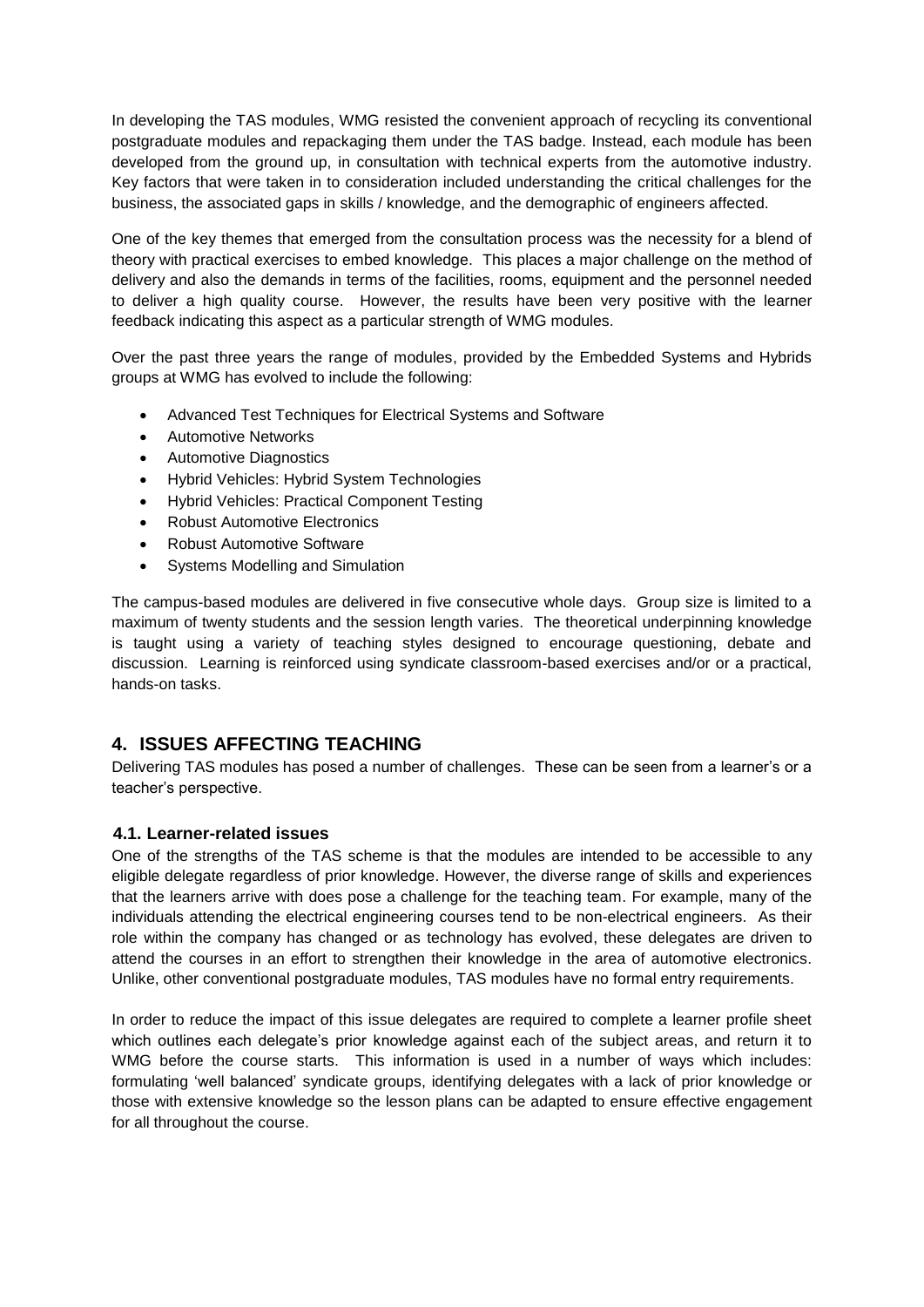## **4.2. Teacher-related issues**

Due to the smaller group sizes and the more interactive nature of a TAS course, the TAS Professional is distinct from a more conventional University Lecturer (figure 2).



**Figure 2: The TAS Professional**

Figure 2 demonstrates the attributes needed for a TAS Professional. From experience, finding someone to fulfil the role of a complete TAS Professional due to the very specialist needs of the programme is very difficult. Ideally a subject matter expert who is an experienced teacher with an academic background is required. The reality is that this specification of person is rarely available.

For the Teaching & Learning aspect, they need to possess an extensive pedagogical toolbox. They need to be comfortable leading, facilitating or moderating an interactive workshop-style taught session where the delegates share ownership in the knowledge sharing process. They need to be equally at home delivering a laboratory session using the latest commercial automotive technology and standards. This is in contrast to the more established style of university lecturing, located in a more 'traditional' setting relying on a more didactic, unidirectional teaching model.

In the light of not finding the ideal specification of person, WMG have deliberately used subject matter experts (SMEs), both from within JLR and the supply chain, to deliver elements of the TAS courses. This brings a range of advantages and disadvantages. The key advantage is the extensive real-world experience tutors bring with their detailed understanding of applying the technology in a commercial context. They are able to effectively bridge the gap between the theoretical concepts and the application of the technology by referring to actual lessons learned.

However, as figure 2 illustrates these Subject Experts are not expert teachers. For example, they don't regularly check if all learners have understood the material being taught, or use effective methods to better engage the quieter members of the group. However, despite these limitations the richness of experience that the Subject Experts bring outweighs their lack of teaching experience as demonstrated by very favourable responses from the delegates.

One of the inherent risks with this approach is that if the course being delivered largely by a JLR expert, the course can become too company-specific. It can focus more on the business processes rather than the underpinning academic knowledge, resulting in more of a training module than a teaching course.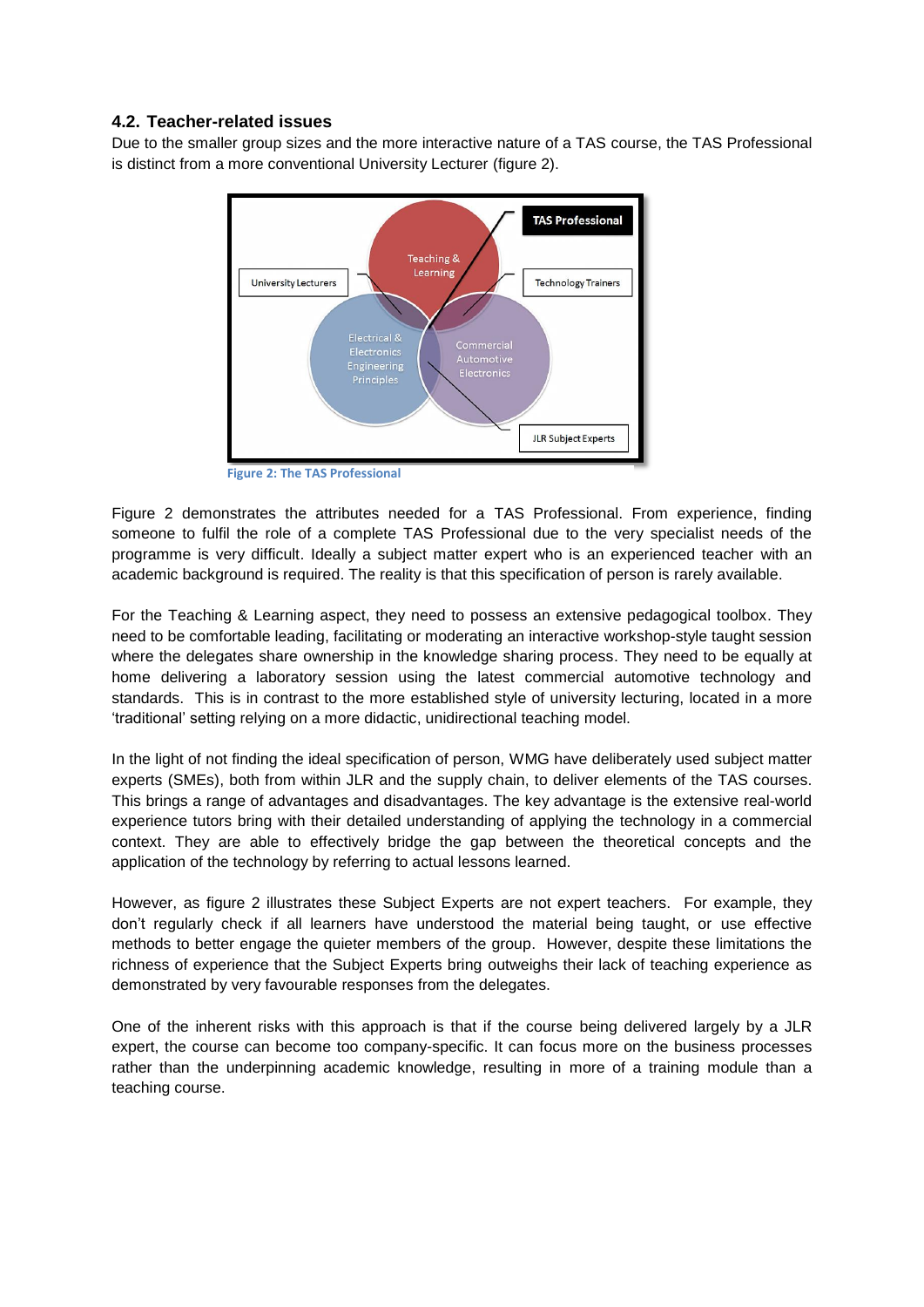## **5. ASSESSMENT**

To meet this ambitious aim delegates need to do more than simply attend a week-long course. They need to apply their learning to real-world business activity in a manner that is more structured, logical and scientific requiring practice, analysis and evaluation to gain a richness of understanding. The Post Module Assignment (PMA) is designed to do this. The PMA requires delegates to actively seek and engage with technical experts within the wider business context to where specific expertise lies in the business and to realise that problem solving is most effective when you are able to use the resources available to you.

The PMA enables learners to build-up confidence in the techniques of applying the knowledge and to demonstrate whether the module learning outcomes have been achieved. In successfully completing the PMA delegates need to demonstrate that they have:

- become familiar with the body of knowledge covered in the module;
- mastered the application of this knowledge:
- effectively communicated this application;
- critically assessed the constraints and limitations of the application of this body of knowledge and discussed them in a coherent manner.

## **6. Results**

## **6.1. Post Module Assessment Submission**

Although delegates are reminded throughout the course of the importance of the PMA and its purpose, the submission rates still vary. As [Figure 3](#page-7-0) shows the percentage of delegates who submit for assessment varies both from module to module and between different cohorts on the same module.

[Figure 3](#page-7-0) shows the number of PMA submissions per cohort per subject module over time with the oldest cohorts arranged to the left and most recent arranged to the right.

Two of the modules, Systems Modelling & Simulation (SMS) and Hybrid Vehicles: Practical Component Testing (HVPCT) run only once a year and both show submission rates in excess of 80%. Both modules were also on their first active roll out. It will be interesting to see if the submissions from the second run of both modules still show high submissions

Overall there is no clear evidence of a pattern across the modules as a whole. However, when looking at the submissions per module it is evident that Hybrid Vehicles: Hybrid Systems Technologies, (HVHST) constantly achieve submissions over 70%, whereas Robust Automotive Electronics has significantly less.

There are a number of variables that may account for the variation. For example, WMG has observed that the modules are taught by different people, group size varies between modules; delegates may come from different departments and/or have different levels of responsibility in the business. The delegates have reported, through the end-of-course feedback a number of other variables from their viewpoint. For example, currently all TAS delegates are given 12 weeks for submission of the PMA. Delegates are expected to complete the PMA during their non-working time. Unfortunately, this appears to present a significant barrier for some learners, due to work commitments and an inability to allocate significant personal time to complete the PMA.

Analysing the data shows that there is an anomaly between this particular point and the submission rates. Despite the same time pressures a high percentage cohorts in some of the modules still successfully submit PMAs.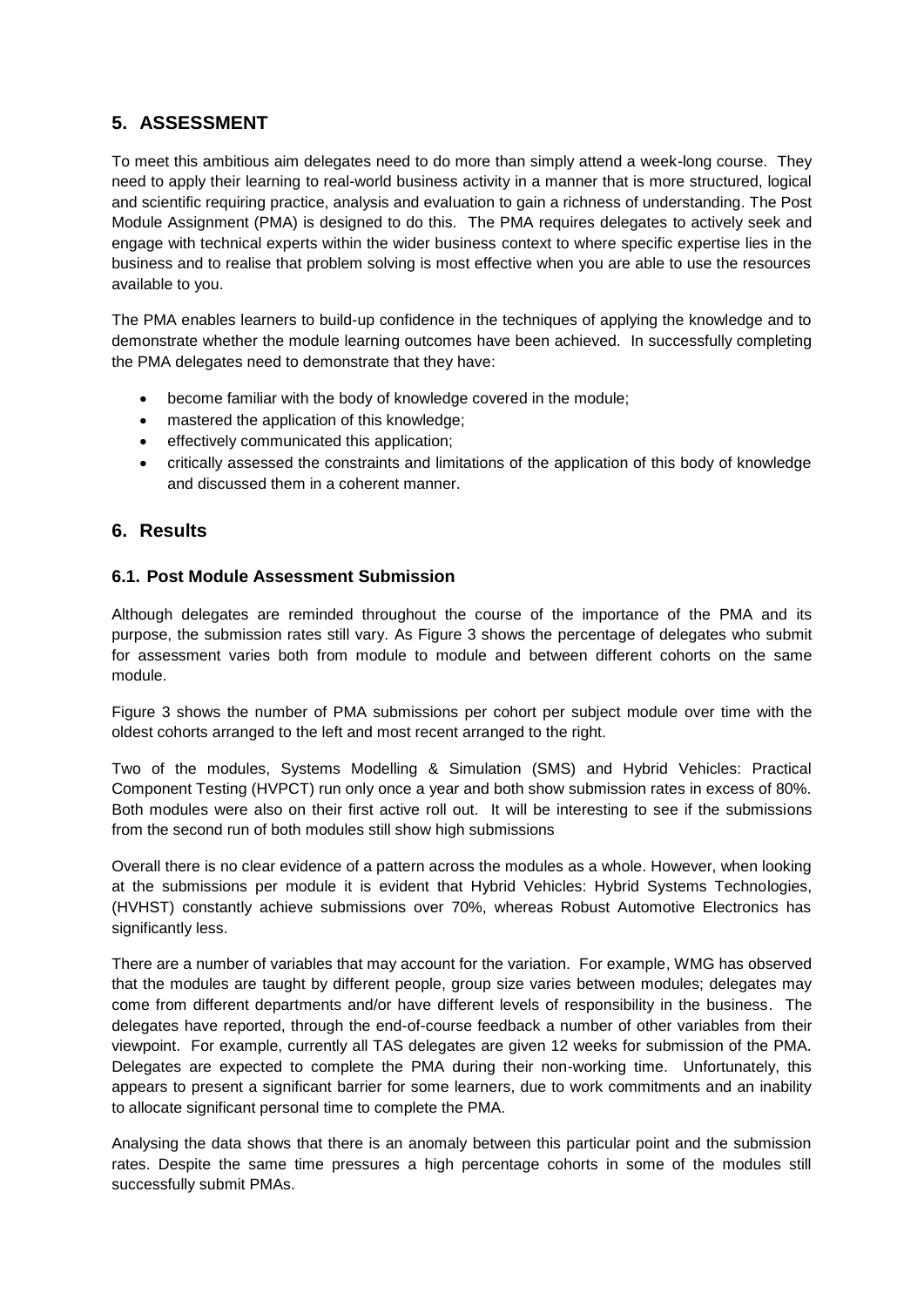

<span id="page-7-0"></span>**Figure 3: Percentage of delegates who submitted for assessment**

Another factor cited by delegates is that they already possess an equivalent or higher level of qualification and view the PMA only as a vehicle for obtaining an unnecessary, surplus qualification, despite the explanation of the purpose of the PMA in embedding learning. It is possible that the learning value of completing the PMA is not fully appreciated by these learners. Further analysis of the data is needed to look at how many people with such qualifications do and don't submit.

Through our experiences to date, the issue of submissions has gone from one that was largely hidden during the early days of the programme to one which has gained recognition, by both JLR and WMG. JLR's training team now actively monitor submissions and dealt with via the line management chain.

It is also recognised that more work needs to be done in evaluating the resulting change in work practices of delegates after attending a TAS module. Some of the themes the research can include:

- A comparison in the resulting change in work practice between delegates who submitted for assessment and those who did not to submit for assessment
- Understand the real reasons for non-submission
- Perceptions and effectiveness of the PMA as an assessment tool.
- Alternative assessment tools that would enable the effective embedding of the learning

## **7. MEASURES OF SUCCESS**

Feedback from participants plays an important role in the maintenance of quality and standards on the TAS programme. Participants are encouraged to record comments about each taught session throughout the course. At the end of each session participants are prompted to record their impressions of the sessions on a tick-box, questionnaire and at the end of the course via a formal group feedback session. The following results demonstrate the level of success of the modules against three criteria: Module Suitability, Breadth and Depth and Overall Impressions.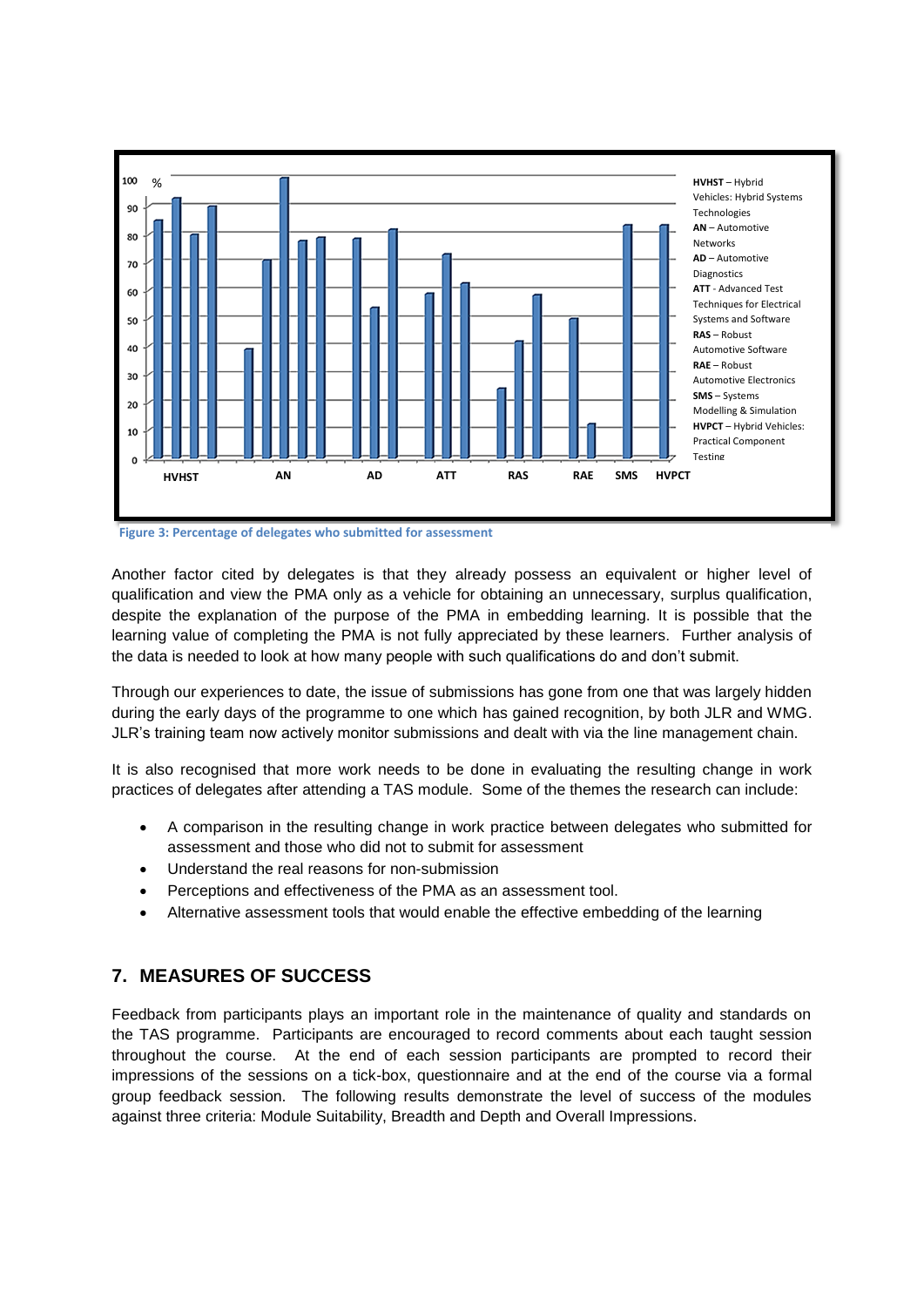### **7.1. Module suitability**

[Figure 5](#page-8-0) and [Figure 4](#page-8-1) show that the majority of delegates felt the modules met their learning expectations and were appropriate in scope and intended level of knowledge.

Not at all

Mainly not



Partly Almost Fully 20 40 60 80 100 120 140 No. of Learners

<span id="page-8-0"></span>Figure 5: Were the stated objectives appropriate in Figure 4: Were delegates personal expectations met? **scope and intended level of knowledge of the subject?**

<span id="page-8-1"></span>

However, it has been recognised that for some delegates there exists a discrepancy between the course contents and their perceived expectations. The expectations are broad simply because the TAS modules do not have any formal entry-level qualifications and the cohort is composed of a mix of experiences. This presents both the delegates, (with little or no prior knowledge of the subject) and the teaching team with additional challenges which can impact this criterion.

### **7.2. Breadth and Depth**

As mentioned previously, the WMG modules were developed from first principles for JLR. This has resulted in some excellent responses from the delegates who have attended the modules. Almost 70% of the delegates reporting that the breadth of the modules is appropriate (Figure 6), and 80% felt that the depth of the modules was appropriate for their needs (Figure 7).









#### **7.3. Overall Impressions**

A significant amount of resource has been employed by WMG in developing the modules that collectively make up the TAS. In addition, the approach of working in partnership with JLR at every stage of developing and delivering the modules has yielded some very promising feedback from the JLR delegates. Encouragingly, 89% of the delegates (Figure 8), who have attended a TAS module, have rated it as either 'Good' (48%) or 'Very Good' (41%).